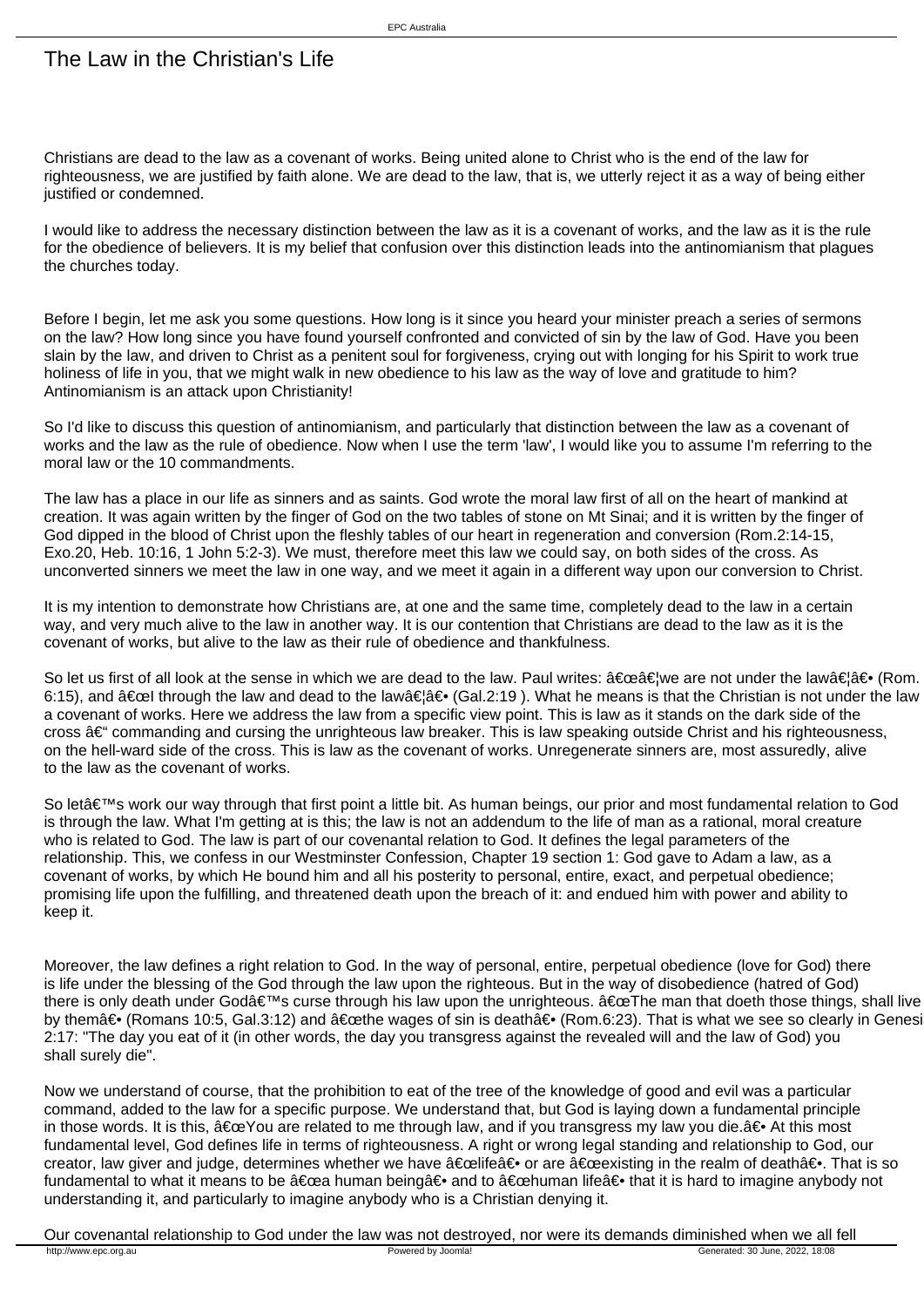into the estate of sin and misery in Adam, our covenantal Head (Rom.5:12-14). It is also what Paul meant in Galatians 3:12, when he said "the man that doeth them,  $―$  (that is the commands of God in the law, the moral law),  $â€$ œshall live in them He goes on to say in Galatians 3:24: "Cursed is everyone that continues not in all things that are written in the book of the law to do them". On that basis and that understanding of our relationship to God through his law, in Romans 3:19 he writes: "â five know that all things so ever the law saith, it saith to them who are under the law a  $\varepsilon$ !"

That is the relationship mankind has to law, outside of Christ. The law speaks to us as  $\hat{a} \in \text{center}$  that are under the law. $\hat{a} \in \cdot$ Romans 3 shows us that this true for Jew and Gentile alike, therefore it cannot be the temporary Ceremonial and Judicial laws. It is the moral law, the law of nature and creation. Paul teaches these things for a purpose; namely "that every mouth may be stopped, and that all the world may become guilty before God.― That is the law as a covenant of works. Now on that basis, the Westminster Larger Catechism 93 says this: The moral law is the declaration of the will of God to mankind, directing and binding, everyone to personal, perfect, perpetual conformity and obedience there unto, in the frame and disposition of the whole man soul and body, and in the performance of all those duties of holiness and righteousness which man owes to God and man, promising life on the fulfilling and threatening death under the breach of it.

Our doctrinal standards as Presbyterians not only describe the law as fundamental to the relationship of man to God as first created, but also as fallen and unrighteous. The law addresses us in exactly the same way as is addressed us prior to the fall.

So what does the fall into sin mean then, in relation to the law? It means that is absolutely impossible for we totally depraved sinners, who are fundamentally unrighteous and cursed by the law to live through the law! It is an utter impossibility for us to earn our way back into God's favour through works of obedience done to that law. When the law it is as the broken covenant of works! It sets the mount of God ablaze with consuming holiness, our world quakes, there is thunder and lightning  $\hat{a}\epsilon$ " and it denounces righteous indignation and judgment upon us as law-breakers. It threatens, yea promises, to open the mouth of hell to swallow us whole, unless we fulfill its demands! Now that is the relationship in which every single man, woman and child stands toward God under the law, on the hell-ward side of the cross!

That is fundamentally important. If that is denied, or finds no place in our theology, we lose the legal basis for the covenant of grace, and the spiritual backdrop for the gospel of free grace. And we must surely lose something of the determination and urgency to preach the righteousness of Christ alone, and call sinners to him with impassioned faithfulness! The law, you see, defines not only our relationship to God, but our dependence upon his mercy, and our need of Christ and his gospel.

That is the law on the hell-ward side of the cross. It says only one thing to us as sinners, Galatians 3:24 "cursed is everyone that continues not in all things that are written in the book of the law, to do them". The fact of the matter, and it is a fact, is that none of us by nature can or will keep the law of God. We are lost and cursed, dead and destined for hell  $\hat{a}\epsilon^{\mu}$ under the law  $a \in \mathcal{C}$  on the hell-ward side of the cross!

But we are ALIVE to the law in another way on the hell-ward side of the cross! If you are born again, you will think it incredibly stupid  $\hat{a} \in \hat{a}$  but the unregenerate man embraces the law as his religion of choice! He views the law as a friend, his helper, his hope, his way of salvation! The law might be thundering the wrath and curse of God down upon him, but he hears it saying: "You are unrighteous, you need more righteousness, work harder, do more works, do them more perfectly at learn your way back into life by the works of the law! at That is what he hears! That is what produces this world at  $\epsilon^{T}$ religions, and false Christianity too.

The unconverted soul is alive to the law for righteousness. It is, of course, impossible for total depravity to keep Gods law (Romans 7:8), but total depravity is religious. It has its religion! It is just so important, to understand this. The law is still very much a part of the human psyche  $\hat{a} \in \hat{a}$  its working surfaces in or conscience (Rom.2:14-15). By nature our allegiance, as religious creatures, is to the law. That is still our way of relating to God. That is our spiritual default. When a sense of the Divine is evoked, we fire up within the law! We instinctively look to the law and ask what we need to do to be acceptable to God. What do I need to do to appease God? What do I need to do to earn my way into God's favour? These are our questions, because we are alive to the law!

Now that innate, default position of ours as sinners is the false gospel. Now this, I think is crucial to understand; the false gospel of salvation by works lives in our hearts. We are born with it. It is native to us It is instinctive for us. It is part of the warp and woof of our religious nature. Thomas Boston, had it right when he wrote: "You can't beat a sinner off the law with any argument, only the Holy Spirit who brings conversion, and opens the eyes of the understanding, can ever beat the sinner off the law". We are alive to the law by nature. We are hanging on to it. We are clinging to it. We are desperately trying to climb up those ten commandments into heaven. That is why the way of salvation, in the natural mans view, has to be through the works of the law that he himself performs.

This is the deadly paradox of sin; on the one hand conscience tells us that the law is condemning us, yet we give ourselves over to its demands. It that were not bad enough! We do that with the moral law  $a \in \mathbb{C}$  and when we hear the call of the gospel we immediately turn faith and repentance into works that we must now keep as well. We instinctively think it is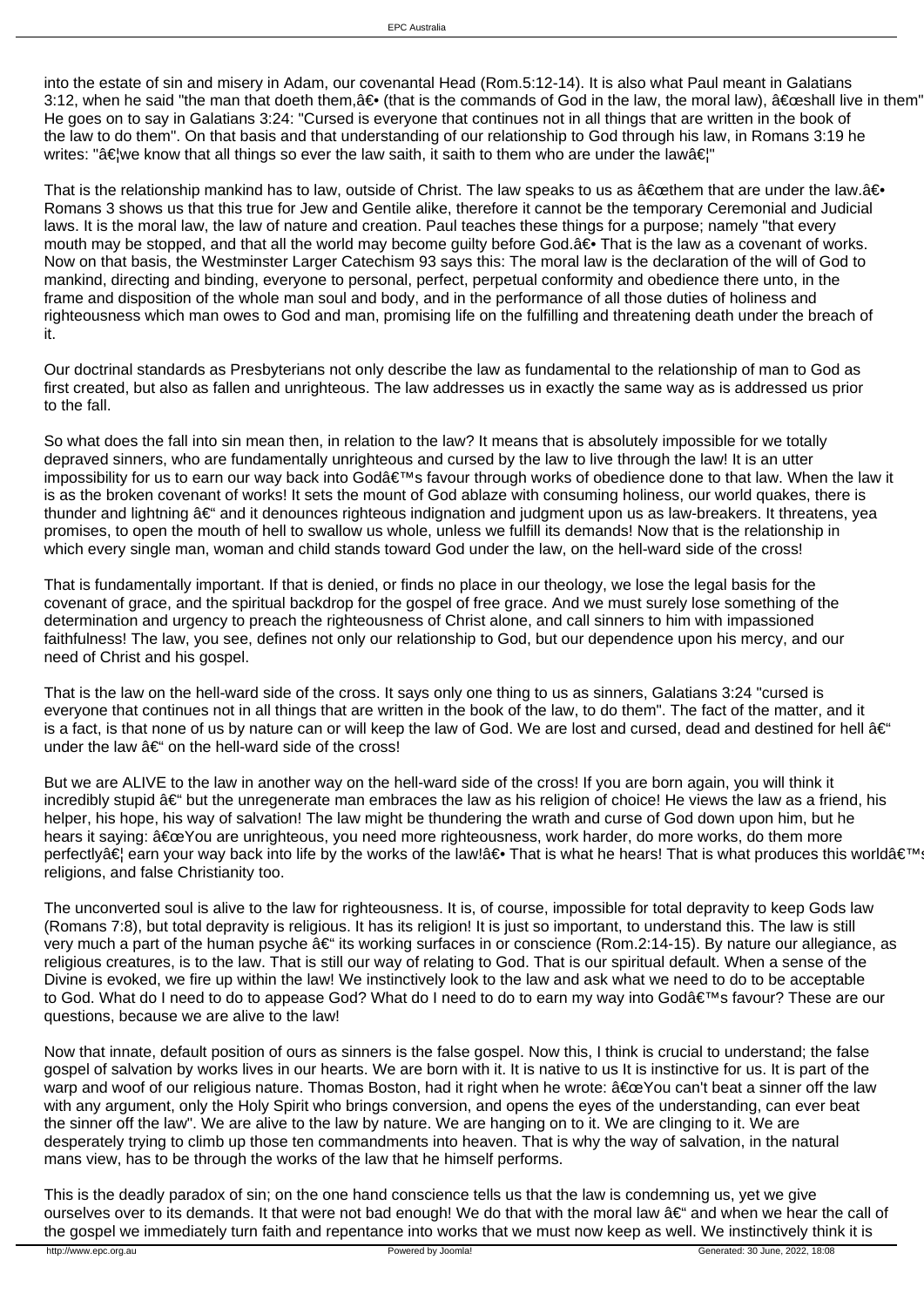by willing and running, and not of God that shows mercy! That is, I believe, the root of all "free-willism― and Arminianism â is the religion of law Christianized.

Paul is dealing with his deliverance from this, and the true gospel over against it in Romans and Galatians. He describes how he died to the idea that he must be either condemned or justified by his own law keeping. a€œl through the law,a€ he says "am dead to the law, that I might live unto Godɉۥ (Gal.2:19). Paul was seeking life under the law as a covenant of works condemned by it, he was going about to produce his own righteousness. He was a busy little Pharisee – beavering away in his self-religious works; until the commandment came, sin revived, and he died (Romans 7:9) The law slew him and locked him up to God's way of salvation - by grace alone, through faith alone, in Christ alone!

That is the context of this antithesis between being  $\hat{a} \in \text{ceunder}$  the law $\hat{a} \in \bullet$  and  $\hat{a} \in \text{ceunder}$  rander grace  $\hat{a} \in \bullet$ . Gods way of salvation you set an adaptation of the covenant of works. It is not our works helped along by God's grace! Nor is it God's grace helped along by our works! Gods way of salvation is an opposite, antithetical way. It is by way of the covenant of grace. That is a covenant made not with all mankind in the first Adam, but with Chris as, the second Adam, and in him with all the elect as his seed. Gods way of salvation, you see, locks salvation up into Christ alone! Justice looks away from sinners to their Surety! Mercy sends that Surety, the Son, Jesus Christ, to fulfill all the demands of the broken covenant of works in their behalf. He, not they - Christ, and Christ alone, must fulfill the law and bears its curse. He and he alone must work for them a complete and eternal righteousness. And it is that righteousness - his righteousness  $\hat{a} \in \hat{a}$  which God imputes to ungodly sinners for their justification. Christ is the end of the law for righteousness! God's way is to take his righteousness (as the only and complete basis of justification), and  $\hat{a} \in$  dereckon it to him that worketh not, but believeth on him that justifieth the ungodly― – through faith alone (Rom.4:5).

That is Godâ $\epsilon_{\text{M}}$  way of justification. It is based upon the works of Jesus Christ alone. It is for  $\hat{\alpha}$  at the worketh not  $\hat{\alpha} \epsilon_{\text{M}}$  but believeth! And that faith itself is a gift bestowed in regeneration (Ephesians 2:1-9). Gods way of salvation is rightly called the covenant of grace! For it bestows salvation as the freest gift, to the most undeserving sinners, on no other basis than the finished work of Jesus Christ.

Now in that context, the distinction between the law as the covenant of works and the covenant of grace and salvation freely given in Jesus Christ, is where the law and the gospel meet. That is where the evangelical work of the law fits. The law in the hand of the Spirit is one instrument used in converting the soul from striving for self-righteousness under the covenant of works, unto the righteousness of Jesus Christ in the covenant of grace. The law wielded by the Spirit of God serves that critical function. It brings the soul to despair of its natural religion of works. It breaks, slays and ploughs up the proud soul. It brings the convinced sinners to Jesus Christ through true conversion, as one who renounce self and all its own works of every sort to believe upon Jesus Christ alone for righteousness. So in Larger Catechism 95 we confess: the moral law is of use to all men, to inform them of the holy nature and will of God, and of their duty, binding them to walk accordingly, to convince them of their disability to keep it, and of the sinful pollution of their nature, hearts and lives, and to humble them in the sense of their sin and misery, and thereby help them to a clearer sight of the need they have of Christ and of the perfection of his obedience.

In this relation, the law is a cruel task master. The law knows no mercy. The law terrifies, breaks, kills; it strips us of every vestige of self-reliance and self righteousness, and it drives us relentlessly to Jesus Christ as the end of the law for righteousness (Romans 10:4). The law is the school master to bring us to Jesus Christ that we might be justified by faith alone. That is the law. And that is its work as a covenant of works. The law can't produce a saving knowledge of God or Jesus Christ †that belongs to the gospel. The Holy Spirit uses the law to show us our inability and guilt, and to shut us up to faith in Christ alone.

So we say, without any equivocation, we believe, and we teach, that having been brought by the law to the gospel, and handed over into the righteousness of Jesus Christ received by faith alone, the Christian is dead to the law, as a covenant of works. The Christian is not under the law in that sense anymore, he is not under the law to be either justified or condemned by it. In this sense the Christian is most emphatically not under law, he is under grace.

So when it comes to the Christian's legal state and standing before God, the law has nothing to say. It cannot condemn the justified sinner. Christ has forever silenced it! Christ has zipped the mouth of the curse. The Christian, you see, having received the righteousness of Christ imputed to him by grace alone, through faith alone, is as righteous as he will ever be. Even when he arrives in heaven, and through the resurrection is made perfect in holiness, he will never be more righteous than he is right now! Why? Because he has the righteousness of Jesus Christ imputed to him in its totality  $\hat{a} \in \hat{a}$  he appears in Christ, clothed in "the righteousness of Godâ€. Now that is the truth. In that sense the Christian is dead to the la – he has nothing to do with law in that sense. The law cannot speak to him – he is deaf to its voice. The law is not dead. He is dead to it, both to its curse and to its demands that he produce his own righteousness for justification before God. His confession is:  $\hat{\alpha} \in \text{ceK}$ nowing that a man is not justified by the works of the law, but by the faith of Jesus Christ, even we have believed in Jesus Christ that I might be justified by the faith of Christ, and not by the works of the law: for by the works of the law shall no flesh be justified― (Galatians 2:16). He exults: "l conclude that I am justified by faith, without the deeds of the law― (Romans 3:28).  $â€ceFor I$  through the law and dead to the law, that I might live unto God. I am crucified with Christ: nevertheless I life; yet not I but Christ liveth in me: and the life which I now live in the flesh I live by the faith of the Son of God, who loved me, and gave himself for me. I do not frustrate the grace of God: for if righteousness come by the law,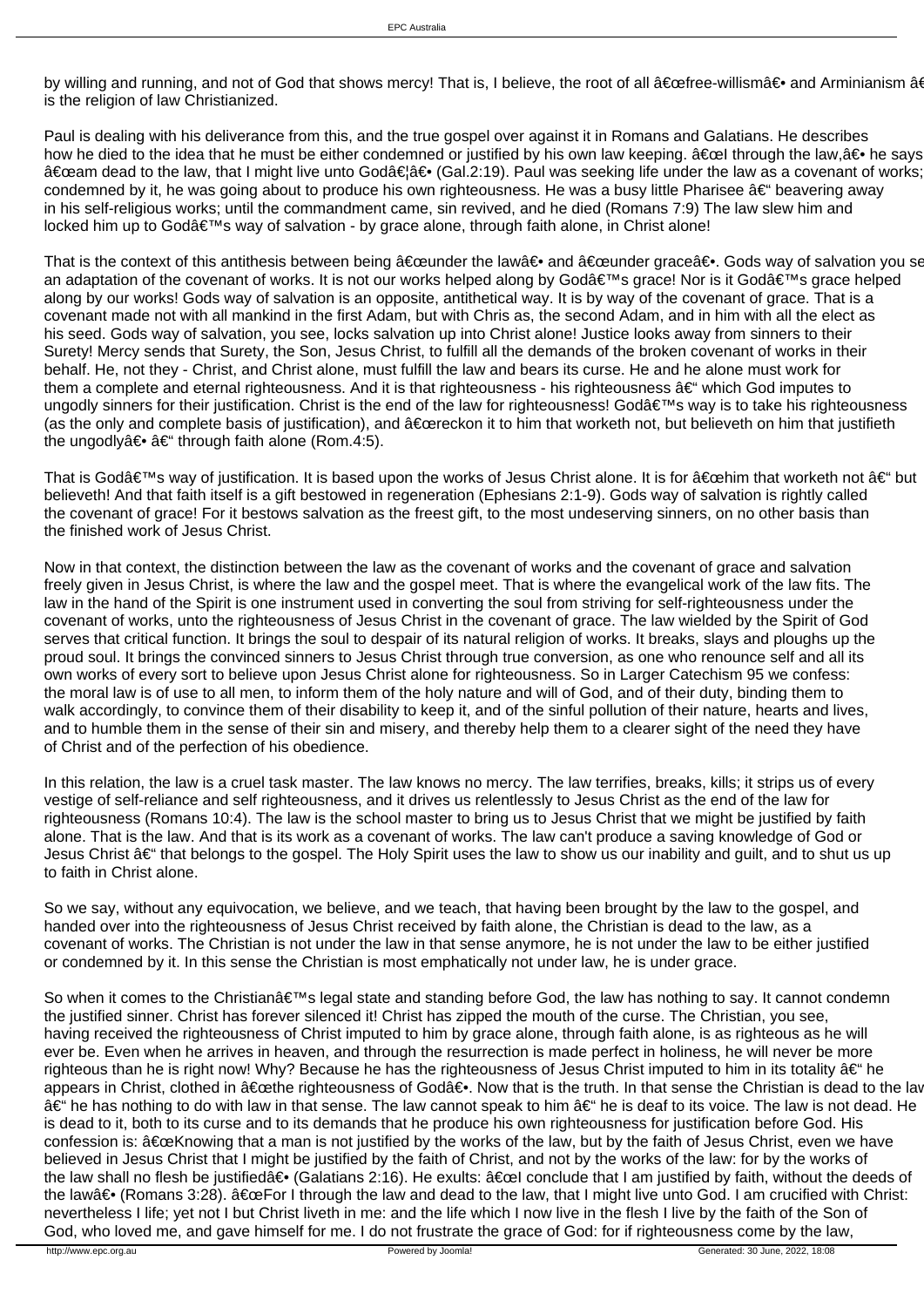then Christ is dead in vain― (Galatians 2:19-21). Under grace, (but with Satan, his own sins, his accusing conscience, and the world calling the curse of the law down upon him - he cries:  $\hat{\alpha} \in \alpha$ Who shall lay anything to the charge of God $\hat{\alpha} \in \alpha$ <sup>M</sup>s elect? It is God that justifies. Who is he that condemns? It is Christ that died, yea rather, that is risen again, who is even at the right hand of God, who also maketh intercession for me. Who shall separate me from the love of Christâ€lNay, in all these things I am more than a conqueror through him that loved mea $\epsilon \cdot$  (Rom.8).

The Christian is dead to the law in that sense. He is dead to it as a covenant of works, and cannot be either justified of condemned by it. So that in the first place.

Of course, we must go on to see how this does not mean that the law has no place in the Christian $\hat{a} \in \mathbb{N}$ s life. We must proceed to show how the justified believer is very much alive to the law in another, different sense. We must go on to see how he meets the law on the heavenward side of the cross! How he meets it as a new creature and in a whole new relation. How, from the bloodstained hands of Jesus he receives the law into his heart as his way of thankfulness. How he sees the way of new obedience and gratitude stretching out before him as the highway of holiness all the way to the gates of the celestial city! How he has the one he loves and to whom he owes all calling him each step of the way:  $\hat{a} \in \mathbb{C}$ Take up your cross and follow me... be more and more conformed to my gracious image, walk more and more closely with me with a tender conscience being led by my Holy Spirit, walk as I walked, walk in new obedience with me, in love to our Father in heaven. For this is the way we show our love to our Father,  $\hat{a} \in \hat{c}$  we keep his commandments, and the commandments of God are not grievous to usâ€, ― (1 John 5:3). How he is kept by grace and in grace! How his Lord is saying to him, when you err into sin â $\epsilon^*$  do not rush back under the law to try to make amends â $\epsilon^*$  remain in the light, hold fast to grace, stay in the gospel way,  $â€\alpha$  confess your sins, for he is faithful and just to forgive us our sins, and to cleanse us from all unrighteousnessa ∈• (1 John 1:9).

That is his new way of living. He walks as a justified sinner (not under the law), upon the law, as Christâ $\in \mathbb{N}$  highway of holiness, gratitude and love - all the way to heaven.

The apostle Paul goes on to instruct us about the Christian $\hat{\mathbf{a}} \in \mathbb{M}$ s relation to the law. He places us, as justified saints, on the heavenward side of the cross. We are justified by faith and have peace with God through our Lord Jesus Christ, and given access by faith into this grace wherein we stand (Romans 5:1-2).  $"There$  is therefore now no condemnation to them which are in Christ Jesus, who walk not after the flesh, but after the Spiritaۥ (Romans 8:1). That is our blessed position in Christ Jesus.

In this blessed position, Jesus Christ introduces us to the law as our rule of thankfulness. From the blood stained hands of our Lord Jesus, we receive it. Our Redeemer has placed us in the highway of holiness, to walk in the Spirit with Him, all the way to heaven. He compels us by love to deny ourselves, take up our cross and follow Him in this way of new obedience! The law of God has not changed, but we and our relation to the law certainly have. We now obey  $\hat{a}\in$  " not in order to be saved, but because we have been renewed in the image of Jesus Christ. We have become disciples of the Holy One, and that makes all the difference.

Our life has become a response to the One who says:  $\hat{a} \in \text{celf}$  you love me keep my commandments $\hat{a} \in \text{oloh}$  14:15). We aren $\hat{a} \in \text{cl}$ legalists – we know we fall short. But we do want to render wholehearted, universal, gospel obedience to our Saviour God! Law and Love

A strand of Antinomianism is teaching that when Jesus says  $\hat{a} \in \text{comp}$  commandments $\hat{a} \in \bullet$  He is doing away with the ten commandments and replacing them with  $â€$ œthe law of love. $―$  That is a foolish and dangerous error. When Jesus commands His disciples to love one another, He is demonstrating the spirituality of the law. That is evident from Romans 13:8-10, where we read:  $â€$ celove is the fulfilling of the law. $―$  The apostle explains himself: For this, Thou shalt not commit adultery, Thou shalt not kill, Thou shalt not steal, Thou shalt not bear false witness, Thou shalt not covet; and if there be any other commandment, it is briefly comprehended in this saying, namely, Thou shalt love thy neighbour as thyself.

The law is love in practice. We should forever banish the notion that law and love are opposed. Union and communion with Christ makes it possible for us to begin to love again. That explains why gospel obedience is an evidence of saving faith. By this we know that we know Him. How? If we keep His commandments. Whoever says I know Him and keeps not His commandments, is a liar and the truth is not in him (I John 2:3,4).

Our Westminster Larger Catechism teaches us to confess, therefore, that, the law of God is of special use [to the regenerate], to show them how much they are bound to Christ, for his fulfilling it, and enduring the curse thereof in their stead, and for their good; and thereby to provoke them to more thankfulness, and to express the same in their greater care to conform themselves thereunto as the rule of their obedience.

Christian freedom obliges us to take even greater care to conform ourselves to our rule of thankfulness! Under Law to **Christ** 

The New Testament scriptures unfold a decidedly spiritual perspective on law keeping. In the time of the law[1] the call was to walk in the "statutes, commandments and judgments― of God, whereas in these gospel times the call is focused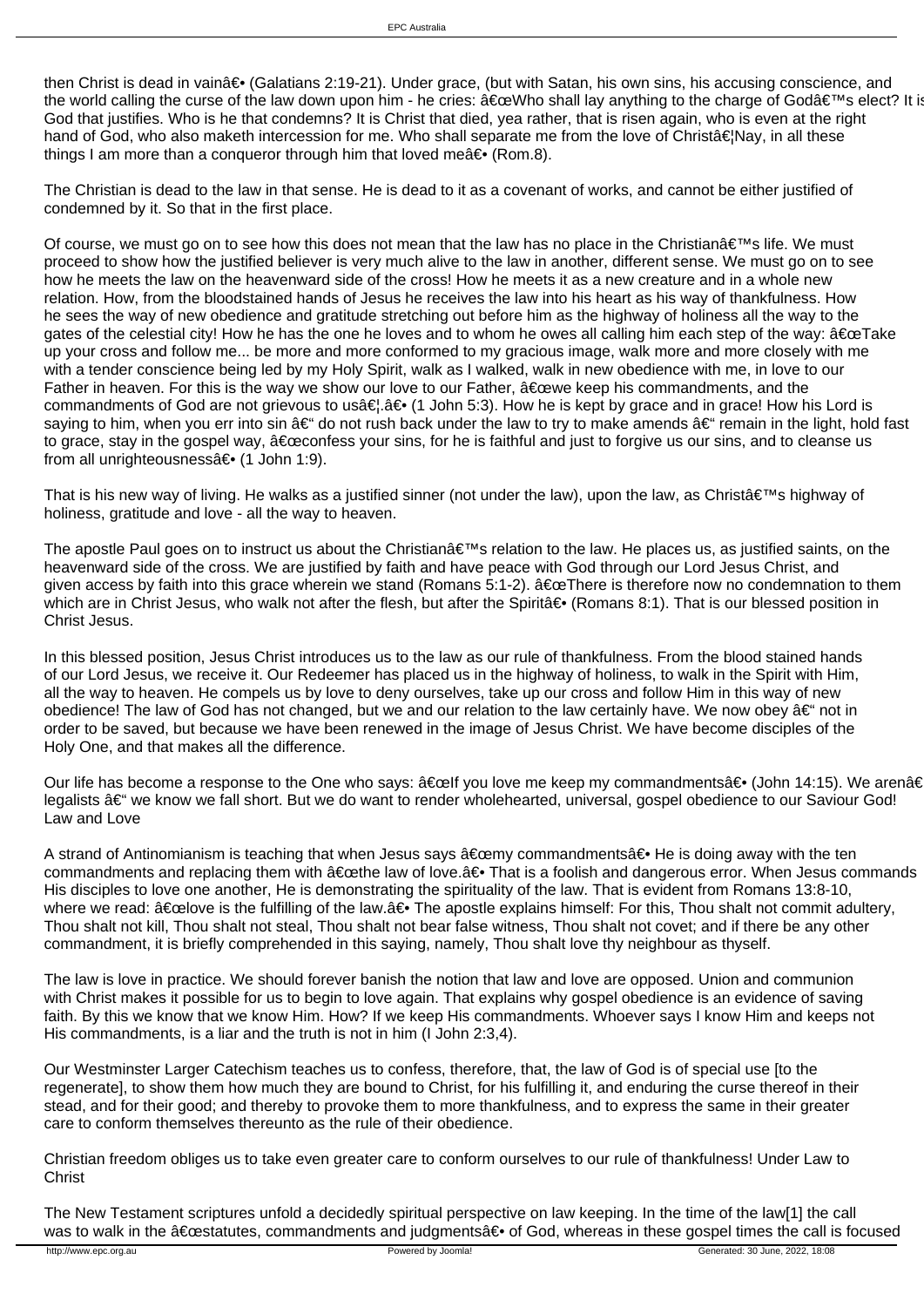upon following Christ, walking in, and being led by, the Spirit.[2] Christ's coming and the outpouring of the Spirit into the church has brought the church into its spiritual maturity (Galatians 3 and 4:1-7).

Now, two things can be said about our blessed relation to the law in and through Christ. First, our connection to the law as Christians is as new creatures; recreated in the image of Christ and indwelt by the Spirit of Christ. Our law keeping, as does our whole life, takes place in union and communion with Christ and His grace through faith. He is the fruitful vine, we are the branches. Second, we receive what Jesus Christ has unfolded into all its searching spirituality. Think about what that means for you as a Christian. You meet the law, in Jesus Christ, as a new creature  $\hat{a}\epsilon$  as a free man or woman. You now embrace the law as "the perfect law of liberty― (James 1:25). The law of the Spirit of life in Christ has made you free from the law of sin and death. You stand before God as righteous and justified; you are a free born child of God. But now we see that this freedom has more to it. You are not only justified, you are also sanctified! Yes, you are free from the guilt and the curse of the law; but in Jesus Christ as a new creature you are free from bondage and slavery to sin also. Christ has equipped you with newness of life through His Spirit and grace to walk in new obedience. You are free from bondage and slavery to disobedience.

That does not mean that you are free from all remaining corruption and sin; that is a different thing. But you are no longer totally depraved and incapable of responding in faith and obedience. You are a new creature  $\hat{a}\in\hat{ }$  wonderfully new. You walk abroad in Godâ $\epsilon_{\text{TM}}$ s kingdom, favour and love, and you meet the law there as your friend, not your enemy; as your counsellor, not something to be feared and fled from. You can embrace the law, as one who is justified, covered in the righteousness of Christ. You can set yourself, as a new creature in the assurance of God's love and favour, to pursue holiness. You desire so to walk in the Spirit of Christ that the perfect law of liberty is worked out into godliness in every nook and cranny of your life. And you do that in the knowledge that your failures will not condemn you, but rather that in the way of daily confession and repentance under the Fatherly chastening of God, you will be led on the highway of holiness all the way to heaven. Every step of the way on that highway of holiness you can say with David:  $\hat{\alpha} \in \infty$  how love I thy law!― You are free to love and serve your Saviour God!

You meet the law also as somebody who is indwelt by the Holy Spirit, the Spirit of God sent to you from the Father and the Son. Just think of Him. He is the Spirit of God, the holy God. The Spirit of Christ and the Spirit of holiness He is called. He is the Spirit of sanctification, the Spirit of adoption, the Spirit of freedom. You have this Holy Spirit within you to influence, guide and lead you into new obedience. That is His work. He is the sanctifier of the people of God. He operates in answer to Jesus Christ's prayer:  $â€ceS$ anctify them through thy truth: thy word is truth― (John 17:17).

A further element of your newness as a Christian is that you are designed to step into the law as your delight. All the disciples of the Lord Jesus Christ are led by the Spirit in such a way that they hear their Redeemer calling them to  $\hat{a} \in \text{cedenv}$ yourself, and take up your cross daily, and follow meâ€. (Luke 9:23). That cross is, of course, the cross of total self-denying dedication to the revealed will of the Father. That is what our life is as Christians, on the heavenward side of the cross. The spirit of law keeping

There is a definite spirit to the Christian $\hat{\epsilon} \in \mathbb{N}$ s law-keeping. It is not legalistic  $\hat{\epsilon} \in \mathbb{N}$  but it is conscientious. The legalistic Jews said, a man does not put away his wife without a cause, or commit adultery, he is free of any transgression of the 7 th commandment. The Lord Jesus says, in effect,  $â€ceNo$ , that is not true. Let me tell you about the law. This is what it always meant, and I have come to bring it to light.  $â€$  If any man looks upon a woman, to lust after her in his heart, he has committed adultery already with her in his heart. a€<sup>™</sup> a ie Now that is the law. Its demands are much deeper and more spiritual than the unregenerate is want to allow. It searches the heart. It requires that we love the Lord our God with all our heart, mind, soul and strength, and our neighbour as ourself.― The Lord Jesus brings us to the spiritual significance of the law. And we must see that the Spirit of Christ is poured into the Christian church so that we might never deny reality. That leading of the Spirit makes full conscience of God's law in its searching, spiritual demands; and, in the process, it moves us to abide in Christ alone for both pardon and grace.

This is true for us as Christians in a way that was not possible for the Old Testament saints prior to the outpouring of the Spirit. We see more. It is like looking into the deep, clear pond and seeing further and further down into what holiness and love actually is. The Spirit leads us into that life in Christ. He shows us what it means to live as lovers of God. Now that is what Jesus was doing when He expounded on the law. That is what He hands to us. We receive it not as legalists thinking that we can keep it and become proud. We receive it with a deep gratitude to the One who has fulfilled it for our righteousness, and with a wholehearted commitment to walk in gratitude to Him.

As new creatures we come upon the law of God, through Jesus Christ. He puts it in our thankful hands. His own blood stained and pierced hand holds it forth, and we reach out to take a hold of it because we are His disciples. Follow me, says He. And we walk with Him in the way of love for God  $a \in$ " the way of obedience. That transaction between the law and our life takes place in the blood of Christ. In this light we ask:  $â€ceHow$  then shall I live? $―$  And the answer is given by Christ:  $â$ have redeemed you from sin. And what is sin? Sin is the transgression of the law.― (I John 3:4). Those words are written over our life. "l have redeemed you from sin.― That truth fills our consciousness, pervades our souls, and enlivens our conscience. And we respond: I want to obey God. I hate to offend and disobey God. Why? Not because I'm trying to earn my salvation, not because I want to somehow get to heaven by my obedience, but because Jesus Christ, God become flesh, has redeemed me from sin and restored me to the love of God.